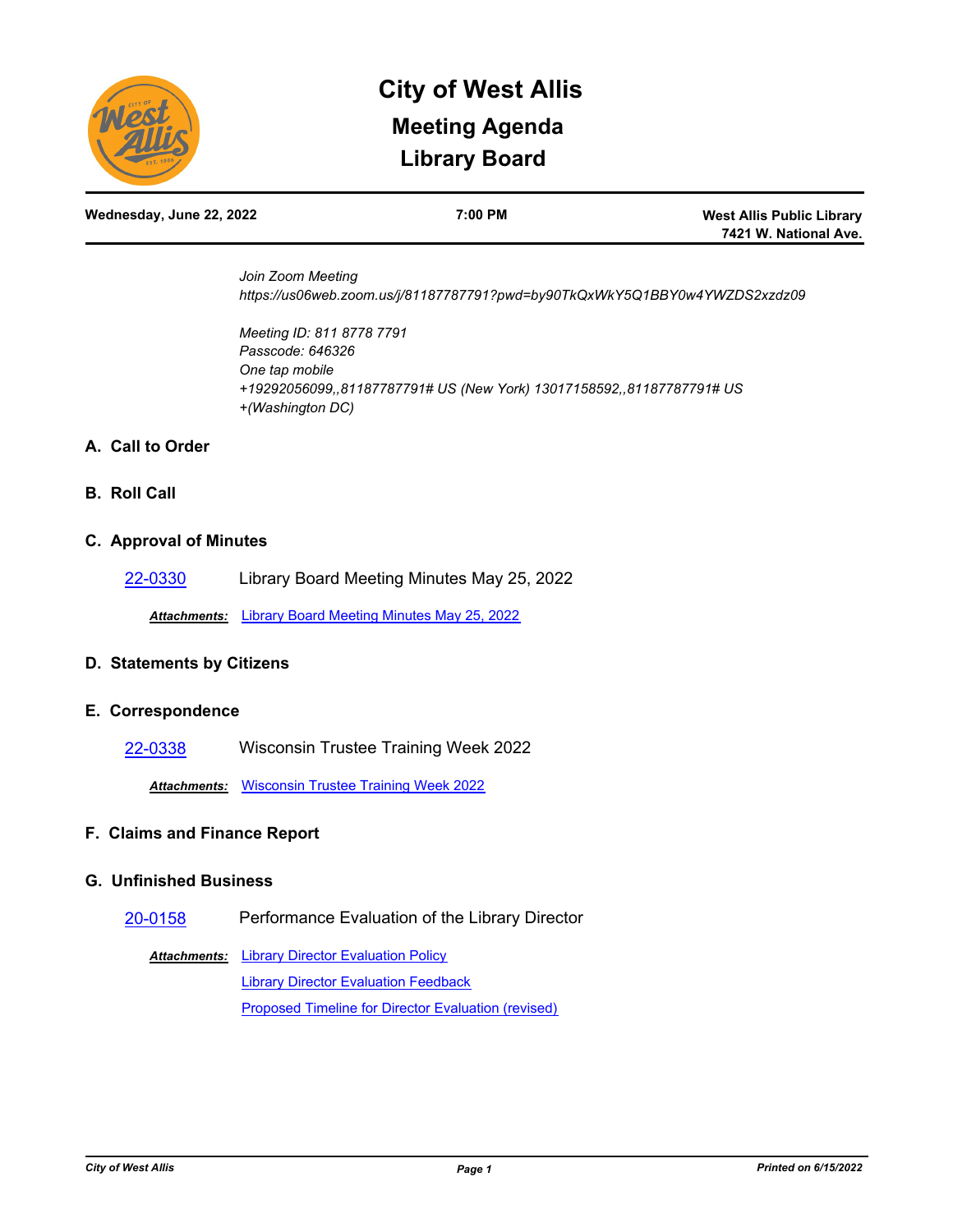# [22-0269](http://westalliswi.legistar.com/gateway.aspx?m=l&id=/matter.aspx?key=28823) 2023 Library Operating Budget

Attachments: [Structural Deficit Ideas Prioritized](http://westalliswi.legistar.com/gateway.aspx?M=F&ID=6f8b16d4-56ba-4d4d-a215-8b00c8337a0d.pdf) [City of West Allis Five Top Ranked Structural Deficit Mitigation Options](http://westalliswi.legistar.com/gateway.aspx?M=F&ID=ce2bb4fe-098e-4ae0-b460-83e4ad045f17.pdf) [2023 Budget Memo](http://westalliswi.legistar.com/gateway.aspx?M=F&ID=ba244acc-099e-4904-8d86-7b6075515780.pdf)

## **H. New Business**

| 22-0329 | <b>MCFLS Update</b>                                                   |
|---------|-----------------------------------------------------------------------|
| 22-0335 | West Allis Public Library Teen Advisory Board Guidelines              |
|         | <b>Attachments:</b> West Allis Library Teen Advisory Board Guidelines |
| 22-0336 | In-person Library Board Meetings-discussion and possible action       |
| 22-0272 | <b>Trustee Essentials</b>                                             |
|         | <b>Attachments:</b> Wisconsin Library Standards Checklist             |
|         | <b>Trustee Essentials-Chapter 12-Library Standards</b>                |

# **I. Library Director's Report**

**J. Adjournment**